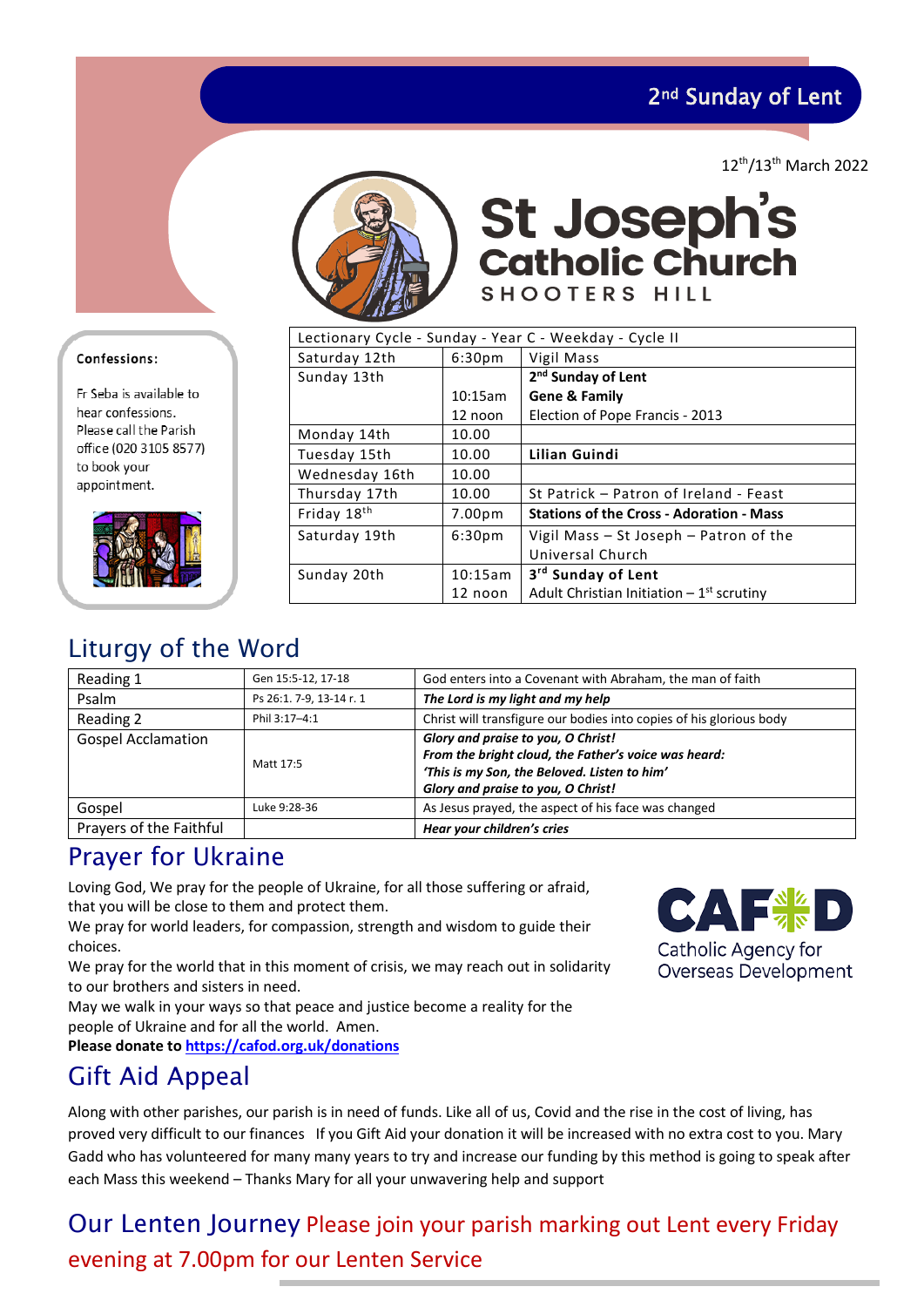### Lent

Lent is a 40-day fast  $-$  a reference to the time Jesus spent being tempted in the desert. It's a time when we can prepare our hearts for the remembrance of Christ's death. Our observance of Lent culminates in the solemn celebrations of Holy Week when on Palm Sunday we follow Christ from his triumphant entrance into Jerusalem to the foot of the Cross as sorrowful bystanders to His Passion, before rolling back the stone of the empty tomb and the joy of the Resurrection. The six-week period is dedicated to prayer, fasting, and almsgiving in preparation for this great celebration of Christ's Paschal Mystery in the Easter Triduum.



### Southwark Archdiocesan Lent Retreat 2022

'**Saving grace: The story of our salvation'** - Led by Archbishop John Wilson and members of the Spirituality Commission

Saving Grace is a resource prepared with parishes in mind. All the resources will be available in advance so that the videos can be viewed at any convenient time. If you would like to register your interest or find out more, please email [spirituality@rcaos.org.uk](mailto:spirituality@rcaos.org.uk) 

# PACT Stations of the Cross

This Lent PACT, the major Catholic prisons charity, is sharing with parishes a new Stations of the Cross liturgy <https://www.prisonadvice.org.uk/stations-of-the-cross>

### The Lenten Journey *by Fr Denis McBride C.Ss.R.*

Each week, starting Sunday 6th March we will be adding up a video on our website, under free resources. Therefore if you can't join in every Sunday, don't worry, we will keep them live online, so you can follow and reflect in your own time.<https://www.rpbooks.co.uk/>

### CAFOD's online Lent calendar 2022 <https://cafod.org.uk/Pray/Lent-calendar>

# Archdiocese of Southwark's Spirituality Commission over the weeks of

Lent the Archdiocese of Southwark's Spirituality Commission will send daily reflections featuring thoughts, Scripture and prayer [Lent Daily Reflections - 2022](file://dcserver/mary/ST%20JOSEPH/NEWSLETTER/.%20%C2%A0https:/southwarkdsc.us11.list-manage.com/subscribe?u=a3e1dce7f8f666e9d64edd867&id=4f880b3b9c)

Guidance for Lent and Easter from the Catholic Bishops' Conference of England and Wales on the notice board in the porch or<https://www.cbcew.org.uk/parish-guidance-for-lent-and-easter-2022/>

# The National Novena to St Joseph

Will take place from 10<sup>th</sup>-18<sup>th</sup> March at St Joseph's Church in Maidenhead. Each year the Mill Hill Missionaries prepare for the feast of St Joseph, their society patron, with a special Novena of Masses and prayers to ask for God's blessing on the society's missionary outreach and for the intentions of all those who support their work. Masses are on Thursday 10<sup>th</sup> and Friday at 7.30pm, Saturday at 10.00, Sunday at 11.00am, Monday-Friday at 7.30pm. If you would like to join in from home Masses will be available on Zoom, via the Mill Hill website [www.millhillmissionareis.com/novena](http://www.millhillmissionareis.com/novena) You are welcome to send in your petitions and/or request a Novena prayer booklet – telephone 01628 676909 or email [novenamhm@gmail.com](mailto:novenamhm@gmail.com)





# The Knights of St Columba

The Knights of Saint Columba is an organised body of Lay Catholic men, one of the largest of its kind in Great Britain, whose purpose is to support the Holy See and the mission of the Holy Catholic Church. The Knights perform a variety of good works to support the Clergy, Pro-life and help those in our community and overseas, that are less fortunate than ourselves. They have produced a new recruitment video which captures the essence of their work and seeks to galvanise a place in the heart

of each parish that in which they serve.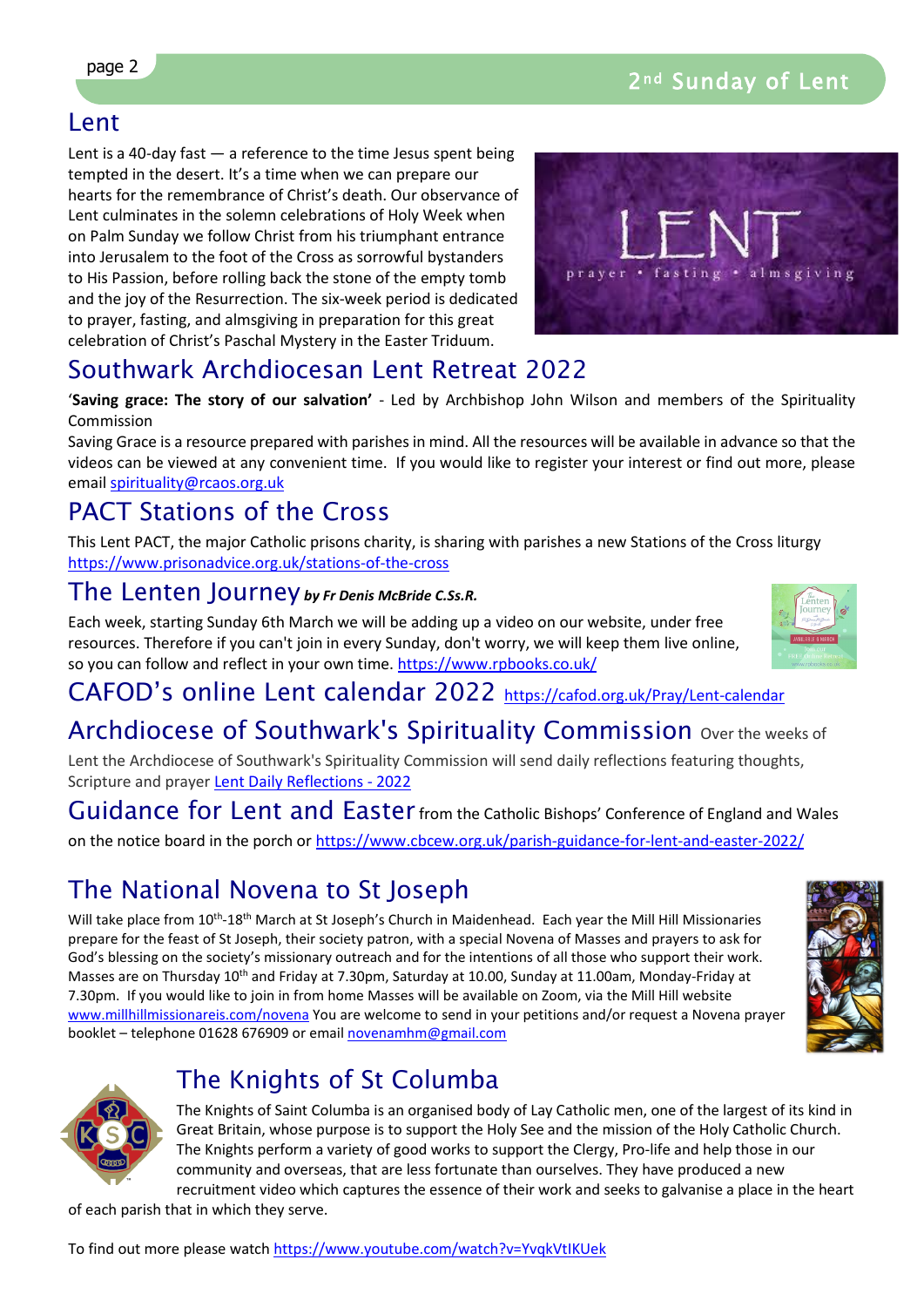### Parish Sacramental Programmes

#### **CONFIRMATION 2022**

A big thank you to our Confirmandi and our helpers who made our retreat to the Salesians of Don Bosco's House in Battersea such a success. Our young people were respectful and prayerful and their behaviour was applauded by all the facilitators. We were blessed to have Fr Seba accompany us The next session in our will be on **Wednesday 23rd March in the hall – the 6th session**

#### **FIRST HOLY COMMUNION 2022**

The next session will be on **20th March in the hall – the 14th session**



**Please keep both groups, their parents, family and their catechists in your prayers during their preparation and beyond**

### Help please

**Both of these programmes are in need of your help. The Catechists are committed to their tasks and work very hard but this level cannot be sustained. If the work is shared by more people it becomes less demanding. PLEASE pray and ask God how you can help with these programmes.** 

#### **You may be surprised at the answer!!**

**Please speak to any of the Catechists of offer help and find out just how rewarding it is to walk with our young people as they take their next steps in their faith journey**

### Your Parish

Like all parishes ours needs people to function. It **CANNOT** be left to the same few people doing all the work to keep it going. If you feel you can give a small amount of time to your parish with regards to welcoming people into your church, singing in your choir, taking the collection at Mass, cleaning your church, joining your Finance Committee, joining your Safeguarding Team or helping to set up our Parish Council – the tasks are endless and all of them need **YOUR** help. Please give your details by emailing [shootershill@rcaos.org.uk](mailto:shootershill@rcaos.org.uk) MANY THANKS

#### **OUR PARISH FINANCE COMMITTEE**

The next meeting of your Finance Committee will be on Thursday 17<sup>th</sup> March in the Presbytery at 7.00pm

#### **Prayer to St Joseph**

Hail, Guardian of the Redeemer, Spouse of the Blessed Virgin Mary. To you God entrusted his only Son; In you Mary placed her trust; with you Christ became man. Blessed Joseph, to us too, show yourself a father and guide us in the path of life. Obtain for us grace, mercy and courage, and defend us from every evil. Amen



#### **Synod Prayer**

We stand before You, Holy Spirit, as we gather together in Your name

With You alone to guide us, make Yourself at home in our hearts; teach us the way we must go and how we are to pursue it.

We are weak and sinful; do not let us promote disorder. Do not let ignorance lead us down the wrong path not partiality influence our actions.

Let us find in You our unity so that we may journey together to eternal life and not stray from the way of truth and what is right

All this we ask of you, who are at work in every place and time, in the communion of the Father and the Son forever and ever, Amen



#### **Prayer to Saint Michael the Archangel**



St Michael the Archangel. Defend us in the day of our battle. Be our safeguard against the wickedness and snares of the devil. May God rebuke him, we humbly pray, and do thou, O Prince of Heavenly Hosts, by the power of God, cast into hell satan, and all the evil spirits who wander around the world seeking the ruins of souls.